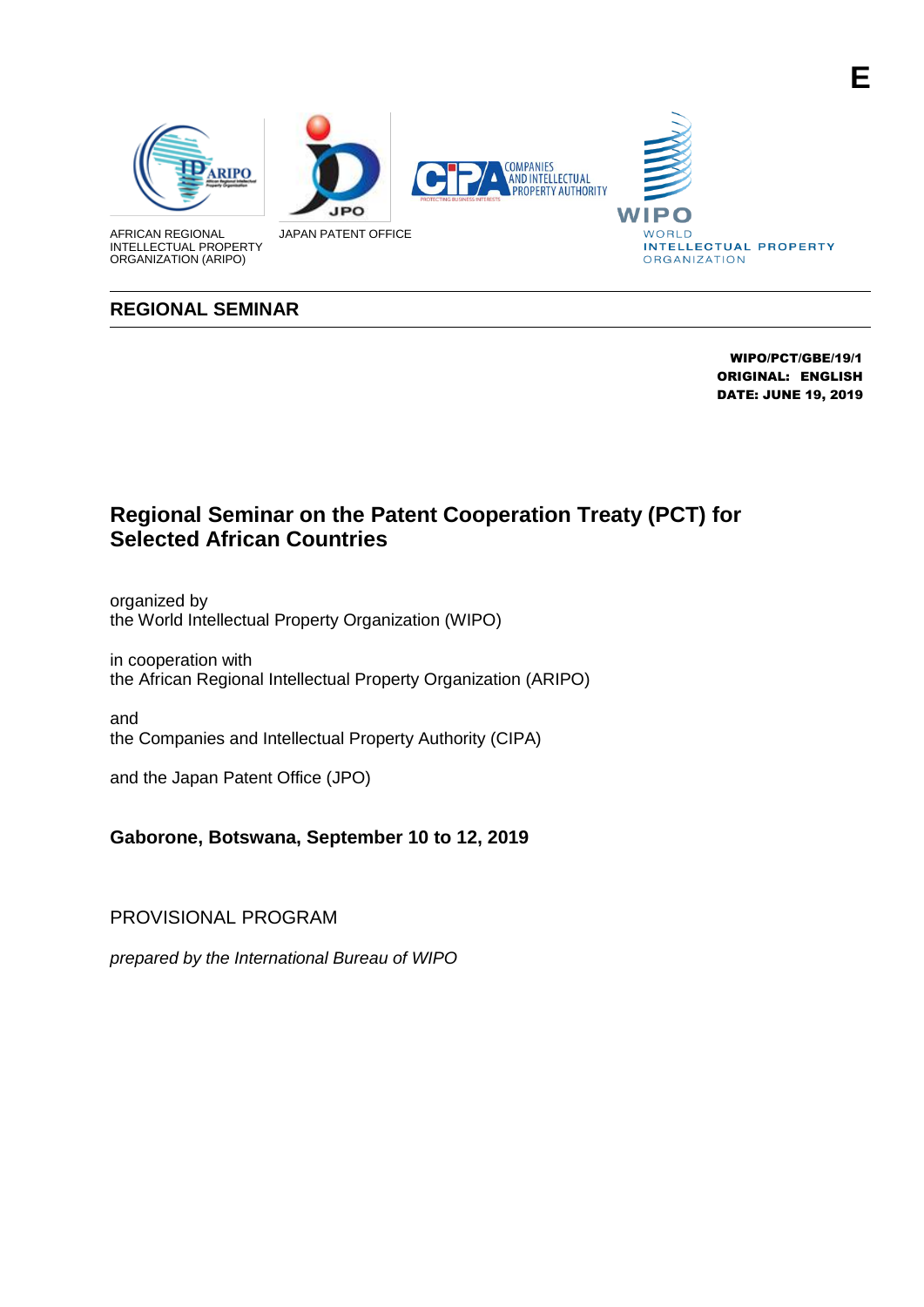## Tuesday, September 10, 2019

| $09.00 - 09.15$              |                     | <b>Registration</b>                                                                                                             |                                                                                                                                |  |  |
|------------------------------|---------------------|---------------------------------------------------------------------------------------------------------------------------------|--------------------------------------------------------------------------------------------------------------------------------|--|--|
|                              |                     |                                                                                                                                 | Welcome/Opening Remarks by:                                                                                                    |  |  |
|                              |                     |                                                                                                                                 | Mr. Ken-Ichiro Natsume, The Representative of the World<br>Intellectual Property Organization (WIPO), Geneva                   |  |  |
|                              |                     |                                                                                                                                 | Mr. Saed Ramadhan, The Representative of the African<br>Regional Intellectual Property Organization (ARIPO), Harare            |  |  |
|                              |                     | Office (JPO), Tokyo                                                                                                             | Mr. Shingo Tsuda, The Representative of the Japan Patent                                                                       |  |  |
|                              |                     |                                                                                                                                 | Mr. Conductor Masena, Registrar General of Botswana                                                                            |  |  |
| THEME ONE: THE PATENT SYSTEM |                     |                                                                                                                                 |                                                                                                                                |  |  |
|                              |                     | <b>Authority (CIPA)</b>                                                                                                         | <b>Moderator: Companies and Intellectual Property</b>                                                                          |  |  |
| $09.30 - 10.15$              | Topic $1$ (a):      | WIPO and the International Patent System: Overview of<br>the Patent Cooperation Treaty (PCT) - Advantages,<br><b>Statistics</b> |                                                                                                                                |  |  |
|                              |                     | Speaker:                                                                                                                        | Ms. 'Nyalleng Pii, Senior Program Officer, Office<br>Services Section, PCT International Cooperation<br>Division, WIPO, Geneva |  |  |
| $10.15 - 11.00$              | Topic $1(b)$ :      | Introduction to the Patent System - Challenges Facing<br><b>Small Offices</b>                                                   |                                                                                                                                |  |  |
|                              |                     | Speaker:                                                                                                                        | Mr. Chifwayi Chirambo, Chief Assistant Registrar<br>General, Department of the Registrar General,<br>Lilongwe                  |  |  |
| $11.00 - 11.15$              | <b>Coffee Break</b> |                                                                                                                                 |                                                                                                                                |  |  |
| $11.15 - 12.00$              | Topic $1(c)$ :      | Patent/PCT system for universities, research institutes<br>and SMEs (Japan's experience)                                        |                                                                                                                                |  |  |
|                              |                     | Speaker:                                                                                                                        | Mr. Shingo Tsuda, Deputy Director,                                                                                             |  |  |
|                              |                     |                                                                                                                                 | International Cooperation Division, JPO                                                                                        |  |  |
| $12.00 - 12.45$              | Topic $1$ (d):      |                                                                                                                                 | <b>ARIPO and the Regional Patent System</b>                                                                                    |  |  |
| $12.45 - 14.00$              | Lunch Break         | Speaker:                                                                                                                        | Mr. Ramadhan, Senior Examiner, ARIPO,                                                                                          |  |  |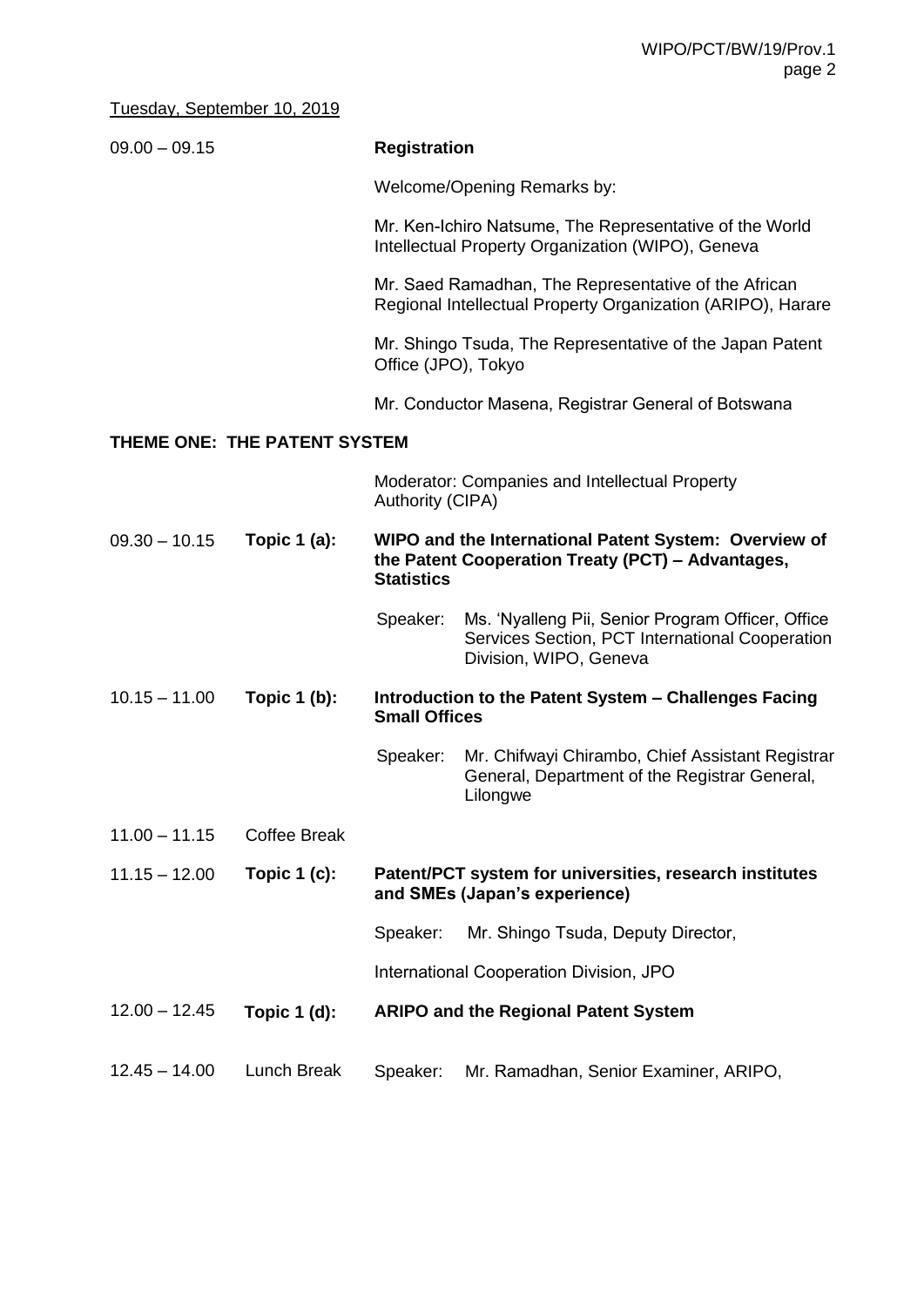#### **THEME TWO: BASICS OF THE PCT**

#### 14.00 – 15.00 **Topic 2: Filing of an International Application. e-PCT Demonstration**

Speaker: Mr. Ken-Ichiro Natsume, Director, PCT International Cooperation Division, WIPO, Geneva

15.00 – 16.00 **Topic 3: Functions of the Receiving Office. The International Bureau and ARIPO**

> Speakers: Ms. Pii Mr. Ramadhan

16.00 – 16.30 Discussions followed by Coffee Break.

End of Session

#### Wednesday, September 11, 2019

#### **THEME THREE: PCT PROCEDURES AND PRACTICES**

| $9.00 - 10.00$                           | Topic $4$ (a):      | International Search and Written Opinion of the ISA;<br><b>Supplementary International Search. International</b><br><b>Preliminary Examination</b>                                                         |  |  |  |
|------------------------------------------|---------------------|------------------------------------------------------------------------------------------------------------------------------------------------------------------------------------------------------------|--|--|--|
|                                          |                     | Speaker: Mr. Natsume                                                                                                                                                                                       |  |  |  |
| $10.00 - 11.00$                          | Topic $4(b)$ :      | The JPO' role in the PCT System: as receiving Offide, an<br><b>International Searching Authority and International</b><br><b>Preliminary Examining Authority and a Designated/Elected</b><br><b>Office</b> |  |  |  |
|                                          |                     | Speaker: Mr. Shingo Tsuda                                                                                                                                                                                  |  |  |  |
| $11.00 - 11.15$                          | <b>Coffee Break</b> |                                                                                                                                                                                                            |  |  |  |
| THEME FOUR: NATIONAL PHASE UNDER THE PCT |                     |                                                                                                                                                                                                            |  |  |  |
|                                          |                     | Moderator: Ms. Pii                                                                                                                                                                                         |  |  |  |
| $11.15 - 12.00$                          | Topic $5(a)$ :      | <b>Entry into the National Phase</b>                                                                                                                                                                       |  |  |  |
|                                          |                     | Speaker: Mr. Natsume                                                                                                                                                                                       |  |  |  |
| $12.00 - 12.45$                          | Topic $5(b)$ :      | ARIPO as a Designated/Elected Office under the PCT                                                                                                                                                         |  |  |  |
|                                          |                     | Speaker: Mr. Ramadhan                                                                                                                                                                                      |  |  |  |
| $12.45 - 14.00$                          | Lunch Break         |                                                                                                                                                                                                            |  |  |  |